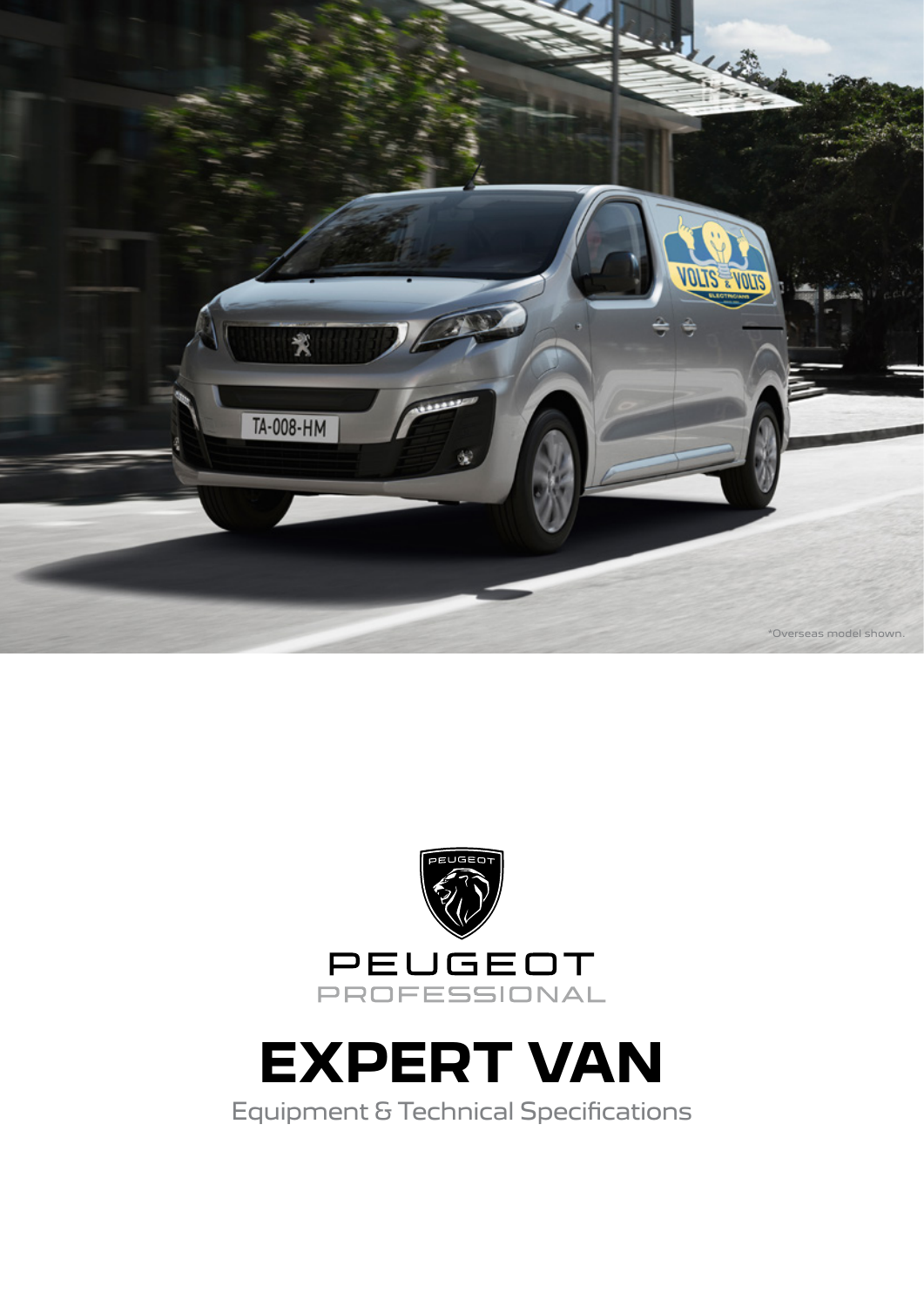

#### EQUIPMENT

| <b>STANDARD</b><br>$\bullet$<br>OPTIONAL<br>O<br>UNAVAILABLE<br>۰ | CITY SHORT<br><b>MANUAL</b> | <b>PRO SHORT</b><br><b>AUTO</b> | PRO LONG<br><b>MANUAL</b> | PRO LONG<br><b>AUTO</b>  | <b>PREMIUM</b><br><b>SHORT AUTO</b> | PREMIUM<br>LONG AUTO     | SDODT<br><b>SHORT AUTO</b> |
|-------------------------------------------------------------------|-----------------------------|---------------------------------|---------------------------|--------------------------|-------------------------------------|--------------------------|----------------------------|
| <b>SAFETY &amp; SECURITY</b>                                      |                             |                                 |                           |                          |                                     |                          |                            |
| Anti-lock Braking System (ABS)                                    | $\bullet$                   | $\bullet$                       | $\bullet$                 | $\bullet$                | $\bullet$                           | $\bullet$                | $\bullet$                  |
| Electronic Brakeforce Distribution (EBD)                          | $\bullet$                   | $\bullet$                       | $\bullet$                 | $\bullet$                | $\bullet$                           | $\bullet$                | $\bullet$                  |
| Emergency Braking Assistance (EBA)                                | $\bullet$                   | $\bullet$                       | $\bullet$                 | $\bullet$                | $\bullet$                           | $\bullet$                | $\bullet$                  |
| Electronic Stability Control (ESC)                                | $\bullet$                   | $\bullet$                       | $\bullet$                 | $\bullet$                | $\bullet$                           | $\bullet$                | $\bullet$                  |
| Driver & passenger front airbags                                  | $\bullet$                   | $\bullet$                       | $\bullet$                 | $\bullet$                | $\bullet$                           | $\bullet$                | $\bullet$                  |
| Unfastened seat belt warning                                      | $\bullet$                   | $\bullet$                       | $\bullet$                 | $\bullet$                | $\bullet$                           | $\bullet$                | $\bullet$                  |
| Front seat belt pretensioners                                     | $\bullet$                   | $\bullet$                       | $\bullet$                 | $\bullet$                | $\bullet$                           | $\bullet$                |                            |
| Remote central locking                                            | $\bullet$                   | $\bullet$                       | $\bullet$                 | $\bullet$                | $\bullet$                           | $\bullet$                | $\bullet$                  |
| Autonomous Emergency Braking (AEB)                                |                             | $\bullet$                       | $\bullet$                 | $\bullet$                | $\bullet$                           | $\bullet$                | $\bullet$                  |
| Forward Collision Warning System                                  |                             | $\bullet$                       | $\bullet$                 | $\bullet$                | $\bullet$                           | $\bullet$                | $\bullet$                  |
| Automatic door locking                                            | $\bullet$                   | $\bullet$                       | $\bullet$                 | $\bullet$                | $\bullet$                           | $\bullet$                | $\bullet$                  |
| Lockable fuel cap                                                 | $\bullet$                   | $\bullet$                       | $\bullet$                 | $\bullet$                | $\bullet$                           | $\bullet$                | $\bullet$                  |
| <b>Driver Attention Alert</b>                                     | $\bullet$                   | $\bullet$                       | $\bullet$                 | $\bullet$                | $\bullet$                           | $\bullet$                | $\bullet$                  |
|                                                                   |                             |                                 |                           |                          |                                     |                          |                            |
| <b>COMFORT &amp; CONVENIENCE</b>                                  |                             |                                 |                           |                          |                                     |                          |                            |
| Cruise Control with Speed Limiter                                 |                             | $\bullet$                       | $\bullet$                 | $\bullet$                | $\bullet$                           | $\bullet$                | $\bullet$                  |
| Front electric windows: One-touch with Anti-Pinch                 | $\bullet$                   | $\bullet$                       | $\bullet$                 | $\bullet$                | $\bullet$                           | $\bullet$                | $\bullet$                  |
| Load area dome light                                              | $\bullet$                   | $\bullet$                       | $\bullet$                 | $\bullet$                | $\bullet$                           | $\bullet$                | $\bullet$                  |
| Rear parking sensors                                              |                             | $\bullet$                       | $\bullet$                 | $\bullet$                | $\bullet$                           | $\bullet$                |                            |
| Front & rear parking sensors                                      |                             |                                 |                           |                          | -                                   | $\overline{\phantom{a}}$ | $\bullet$                  |
| Keyless entry                                                     |                             |                                 |                           | $\overline{\phantom{a}}$ | $\bullet$                           | $\bullet$                |                            |
| Push button start                                                 |                             |                                 |                           |                          | $\bullet$                           | $\bullet$                | $\bullet$                  |

| "ModuWork" Mobile Office (flip-down rotating work |  |         |  |  |
|---------------------------------------------------|--|---------|--|--|
| table, load-through bulkhead & underseat storage) |  | $    -$ |  |  |

| <b>INTERIOR FEATURES</b>                                       |           |              |           |           |           |           |           |
|----------------------------------------------------------------|-----------|--------------|-----------|-----------|-----------|-----------|-----------|
| PEUGEOT i-Cockpit™: head-up instrument cluster                 | $\bullet$ | $\bullet$    | $\bullet$ | $\bullet$ | $\bullet$ | $\bullet$ | O         |
| <b>Multi-Function Trip Computer</b>                            | $\bullet$ | $\bullet$    | $\bullet$ | $\bullet$ | $\bullet$ | $\bullet$ | $\bullet$ |
| Tachometer                                                     | $\bullet$ | $\bullet$    | $\bullet$ | $\bullet$ | $\bullet$ | $\bullet$ | $\bullet$ |
| Digital speed display                                          | $\bullet$ | $\bullet$    | $\bullet$ | $\bullet$ | $\bullet$ | $\bullet$ | $\bullet$ |
| Exterior temperature display                                   | $\bullet$ | $\bullet$    | $\bullet$ | $\bullet$ | $\bullet$ | $\bullet$ | $\bullet$ |
| Glazed bulkhead (ISO27956 compliant)                           | $\bullet$ | $\bullet$    | $\bullet$ | $\bullet$ | $\sim$    |           |           |
| Glazed bulkhead with load-through flap (ISO27956<br>compliant) | $\sim$    | <b>STATE</b> |           | $\sim$    | $\bullet$ | $\bullet$ |           |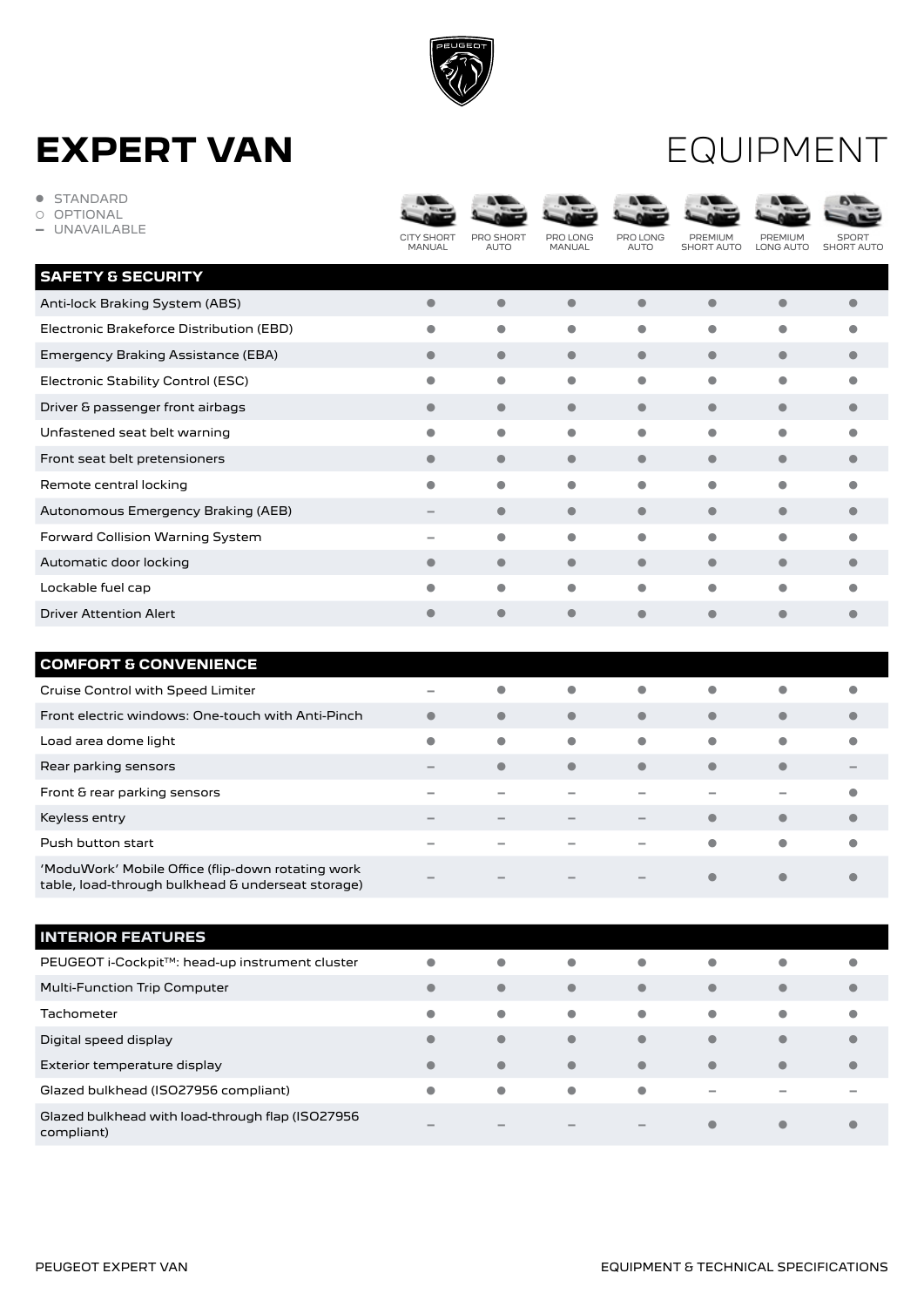

#### EQUIPMENT

| <b>STANDARD</b><br>$\bullet$<br><b>OPTIONAL</b><br>UNAVAILABLE |                             |                          |                           |                          |                          |                      |                                   |
|----------------------------------------------------------------|-----------------------------|--------------------------|---------------------------|--------------------------|--------------------------|----------------------|-----------------------------------|
|                                                                | CITY SHORT<br><b>MANUAL</b> | PRO SHORT<br><b>AUTO</b> | PRO LONG<br><b>MANUAL</b> | PRO LONG<br><b>AUTO</b>  | PREMIUM<br>SHORT AUTO    | PREMIUM<br>LONG AUTO | <b>SPORT</b><br><b>SHORT AUTO</b> |
| <b>INTERIOR FEATURES</b>                                       |                             |                          |                           |                          |                          |                      |                                   |
| 12V power socket                                               |                             | $\bullet$                | $\bullet$                 | $\bullet$                | $\bullet$                | $\bullet$            | ٠                                 |
| 7" colour touchscreen Infotainment System                      |                             | $\bullet$                | $\bullet$                 | $\bullet$                | $\bullet$                | $\bullet$            |                                   |
| Apple CarPlay® & Android Auto <sup>™1</sup> , Bluetooth® & USB |                             | $\bullet$                | $\bullet$                 | $\bullet$                | $\bullet$                | $\bullet$            |                                   |
| <b>HEATING &amp; VENTILATION</b>                               |                             |                          |                           |                          |                          |                      |                                   |
| Air conditioning                                               |                             | $\bullet$                | $\bullet$                 | $\bullet$                | $\bullet$                | $\bullet$            |                                   |
| Dual Zone Climate Control air conditioning                     |                             |                          |                           |                          | $\overline{\phantom{a}}$ |                      |                                   |
| Allergen, dust & pollen filter                                 | $\bullet$                   | $\bullet$                | $\bullet$                 | $\bullet$                | $\bullet$                | $\bullet$            |                                   |
| <b>CABIN STORAGE</b>                                           |                             |                          |                           |                          |                          |                      |                                   |
| Under seat storage (middle seat)                               |                             |                          |                           |                          | $\bullet$                | $\bullet$            |                                   |
| Upper dashboard tray                                           |                             | $\bullet$                | $\bullet$                 | $\bullet$                | $\bullet$                | $\bullet$            |                                   |
| Door pockets with 1.5I bottle storage                          | $\bullet$                   | $\bullet$                | $\bullet$                 | $\bullet$                | $\bullet$                | $\bullet$            |                                   |
| Two Cup Holders                                                | $\bullet$                   | $\bullet$                | $\bullet$                 | $\bullet$                | $\bullet$                | $\bullet$            |                                   |
| Six tie-down rings (cargo bay)                                 | $\bullet$                   | $\bullet$                | $\bullet$                 | $\bullet$                | $\bullet$                | $\bullet$            |                                   |
| <b>SEATING</b>                                                 |                             |                          |                           |                          |                          |                      |                                   |
| 6-way adjustable driver's seat                                 |                             | $\bullet$                | $\bullet$                 | $\bullet$                | $\bullet$                | $\bullet$            |                                   |
| Passenger Bench (Two seats)                                    |                             | $\bullet$                | $\bullet$                 | $\bullet$                | $\bullet$                | $\bullet$            |                                   |
| Total seats - 3                                                |                             | $\bullet$                | $\bullet$                 | $\bullet$                | $\bullet$                | $\bullet$            |                                   |
| Fabric trim with leather effect                                | $\bullet$                   | $\bullet$                | $\bullet$                 | $\bullet$                | $\bullet$                | $\bullet$            |                                   |
| <b>EXTERIOR FEATURES</b>                                       |                             |                          |                           |                          |                          |                      |                                   |
| Dual sliding side doors                                        |                             |                          |                           |                          | $\bullet$                |                      |                                   |
| Glazed rear doors                                              | $\bullet$                   | $\bullet$                | $\bullet$                 | $\bullet$                | $\bullet$                | $\bullet$            |                                   |
| 180-degree opening rear doors with demister & wiper            | $\bullet$                   | $\bullet$                | $\bullet$                 | $\bullet$                | $\bullet$                | $\bullet$            |                                   |
| Body colour front & rear bumper                                | $\overline{\phantom{a}}$    |                          | -                         | $\overline{\phantom{a}}$ | $\bullet$                | $\bullet$            | $\bullet$                         |
| Body colour door handles                                       |                             |                          | $\qquad \qquad -$         | $\qquad \qquad -$        | $\bullet$                | $\bullet$            |                                   |
| Body colour side mirrors                                       |                             |                          |                           | -                        | $\bullet$                | $\bullet$            | $\bullet$                         |
| Sport decals                                                   |                             |                          |                           |                          |                          | -                    | $\bullet$                         |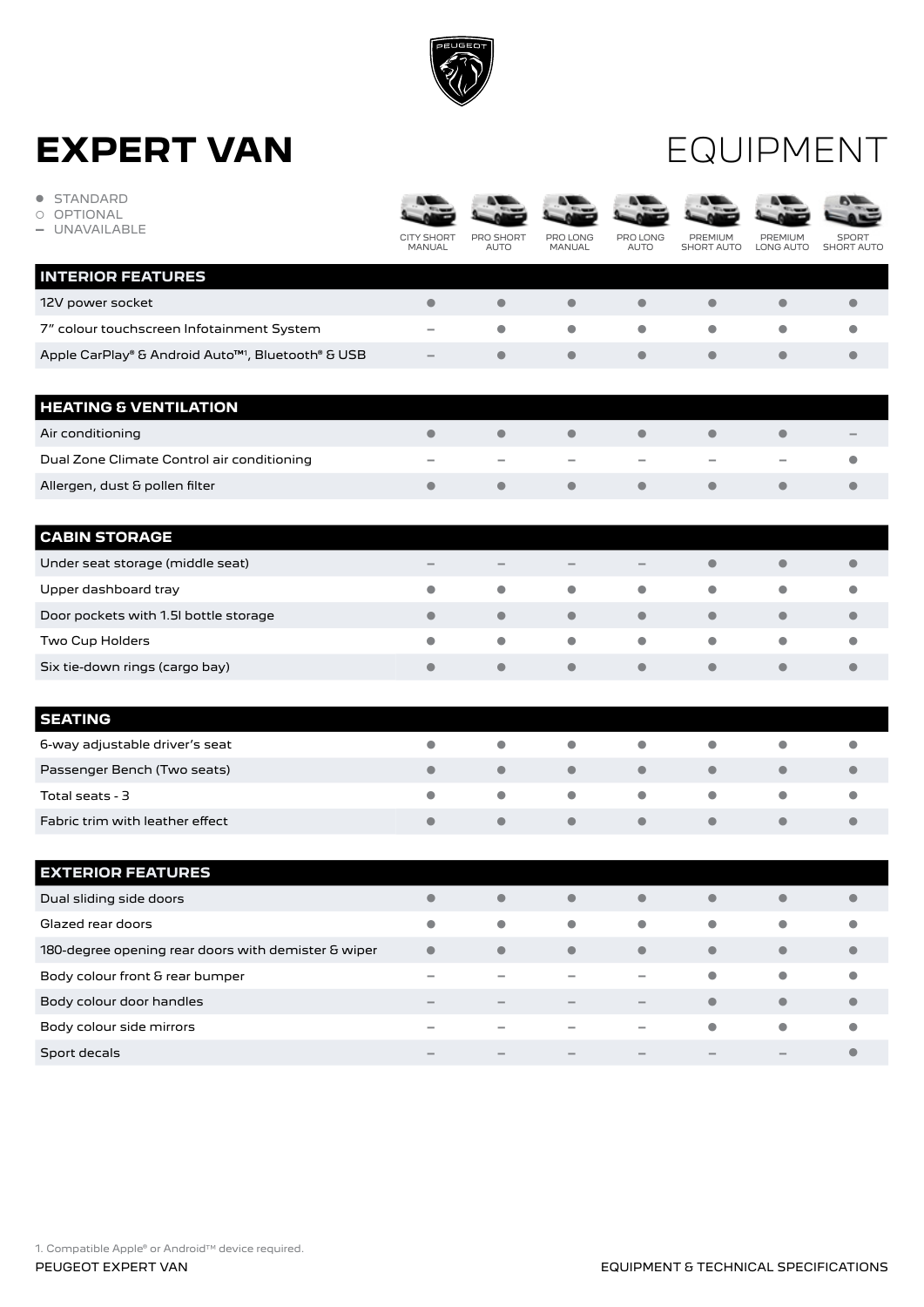

#### EQUIPMENT

| <b>STANDARD</b><br>۰<br><b>OPTIONAL</b><br>◯<br><b>UNAVAILABLE</b> | <b>CITY SHORT</b><br><b>MANUAL</b> | <b>PRO SHORT</b><br><b>AUTO</b> | PRO LONG<br><b>MANUAL</b>       | <b>PRO LONG</b><br><b>AUTO</b> | <b>PREMIUM</b><br><b>SHORT AUTO</b> | PREMIUM<br>LONG AUTO     | <b>SPORT</b><br><b>SHORT AUTO</b> |
|--------------------------------------------------------------------|------------------------------------|---------------------------------|---------------------------------|--------------------------------|-------------------------------------|--------------------------|-----------------------------------|
| <b>LIGHTING &amp; VISIBILITY</b>                                   |                                    |                                 |                                 |                                |                                     |                          |                                   |
| Halogen headlights                                                 | $\bullet$                          | $\bullet$                       | $\bullet$                       | $\bullet$                      | $\bullet$                           | $\bullet$                |                                   |
| Xenon headlights                                                   |                                    | <b>COL</b>                      | ÷                               | -                              | -                                   | $\equiv$                 | $\bullet$                         |
| LED daytime running lights                                         |                                    | $\qquad \qquad -$               | $\hspace{0.1mm}-\hspace{0.1mm}$ | $\qquad \qquad -$              | $\bullet$                           | $\bullet$                | $\bullet$                         |
| Automatic headlights & wipers                                      | ۰                                  | $\bullet$                       | $\bullet$                       | $\bullet$                      | $\bullet$                           | $\bullet$                | $\bullet$                         |
| Rear view mirror                                                   |                                    | $\bullet$                       | $\bullet$                       | $\bullet$                      | $\bullet$                           | $\bullet$                | 0                                 |
| Front fog lights                                                   |                                    |                                 | -                               | $\overline{\phantom{a}}$       | $\bullet$                           | $\bullet$                | $\bullet$                         |
| Electronic folding side mirror                                     | $\bullet$                          | $\bullet$                       | $\bullet$                       | $\bullet$                      | $\bullet$                           | $\bullet$                | $\bullet$                         |
|                                                                    |                                    |                                 |                                 |                                |                                     |                          |                                   |
| <b>WHEELS &amp; TYRES</b>                                          |                                    |                                 |                                 |                                |                                     |                          |                                   |
| 16" Steel wheels                                                   |                                    |                                 |                                 | $\bullet$                      |                                     |                          |                                   |
| 17" Alloy wheels                                                   |                                    |                                 |                                 | -                              | $\bullet$                           | $\bullet$                |                                   |
| 17" Alloy wheels in black finish                                   |                                    |                                 |                                 |                                | -                                   | $\overline{\phantom{a}}$ |                                   |
| Full size spare wheel                                              | $\bullet$                          | $\bullet$                       | $\bullet$                       | $\bullet$                      | $\bullet$                           | $\bullet$                | O                                 |
|                                                                    |                                    |                                 |                                 |                                |                                     |                          |                                   |
| <b>COLOURS</b>                                                     |                                    |                                 |                                 |                                |                                     |                          |                                   |
| Ice White                                                          | $\bullet$                          | $\bullet$                       | $\bullet$                       | $\bullet$                      | $\bullet$                           | $\bullet$                | $\bullet$                         |
| Artense Grey                                                       | $\bigcirc$                         | $\bigcirc$                      | $\bigcirc$                      | $\bigcirc$                     | $\bigcirc$                          | $\bigcirc$               | $\bullet$                         |
| Platinum Grey                                                      | $\bigcirc$                         | $\bigcirc$                      | $\bigcirc$                      | $\bigcirc$                     | $\circ$                             | $\circ$                  |                                   |
| Nera Black                                                         | $\bigcirc$                         | $\bigcirc$                      | $\bigcirc$                      | $\bigcirc$                     | $\bigcirc$                          | $\bigcirc$               | $\bullet$                         |
| <b>WARRANTY</b>                                                    |                                    |                                 |                                 |                                |                                     |                          |                                   |
| 5 Years / 200,000km                                                |                                    | $\bullet$                       |                                 |                                | Ô                                   | $\bullet$                |                                   |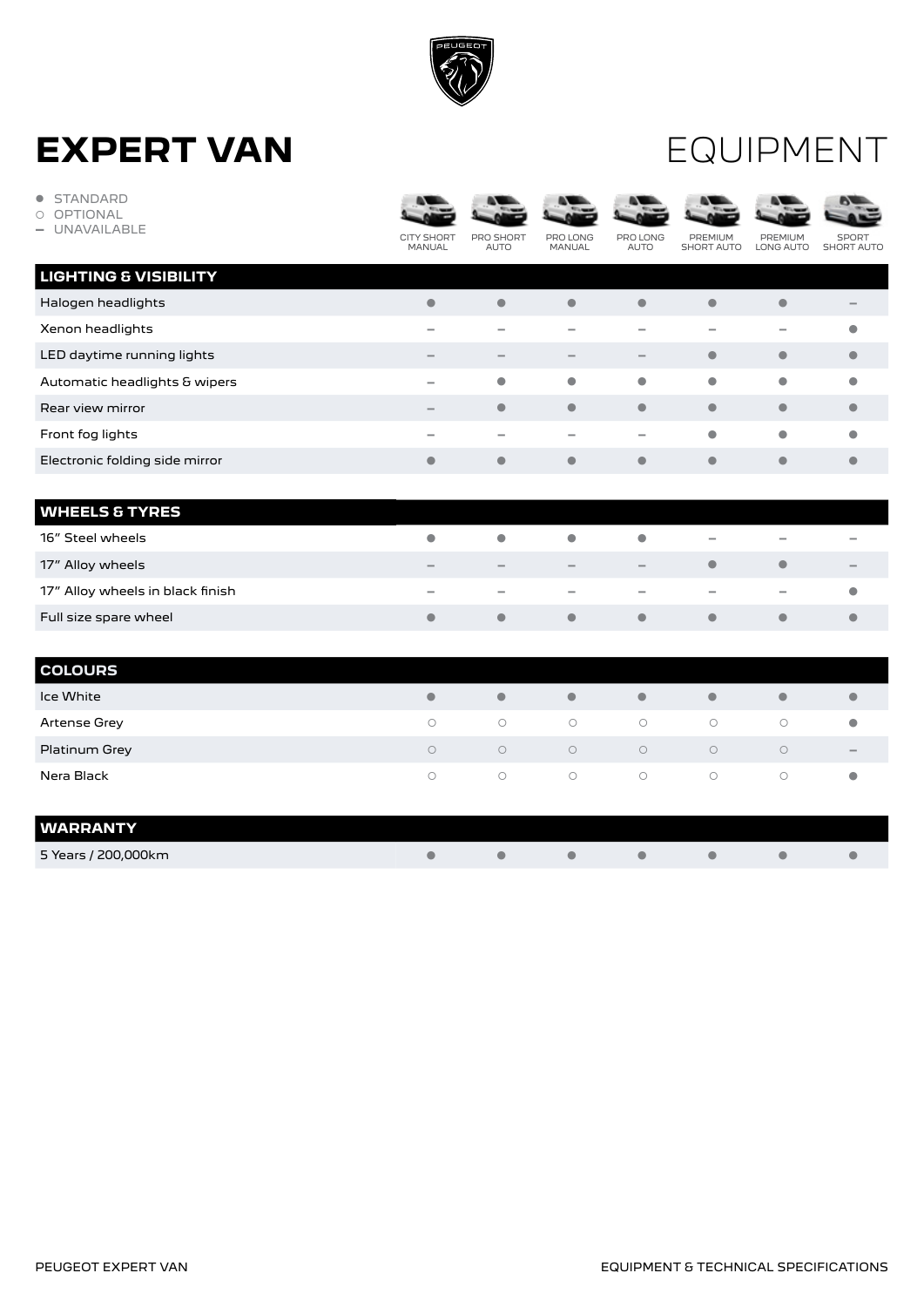

#### **EXPERT VAN** TECHNICAL SPECIFICATIONS

| <b>STANDARD</b><br>$\bullet$<br><b>OPTIONAL</b><br>$\circ$<br><b>UNAVAILABLE</b><br>$\overline{\phantom{a}}$ |                             |                          |                            |                         |                              |                      |                                   |  |  |  |
|--------------------------------------------------------------------------------------------------------------|-----------------------------|--------------------------|----------------------------|-------------------------|------------------------------|----------------------|-----------------------------------|--|--|--|
|                                                                                                              | <b>CITY SHORT</b><br>MANUAL | PRO SHORT<br><b>AUTO</b> | PRO LONG<br>MANUAL         | PRO LONG<br><b>AUTO</b> | PREMIUM<br><b>SHORT AUTO</b> | PREMIUM<br>LONG AUTO | <b>SPORT</b><br><b>SHORT AUTO</b> |  |  |  |
| <b>ENGINE</b>                                                                                                |                             |                          |                            |                         |                              |                      |                                   |  |  |  |
| Type                                                                                                         |                             |                          |                            | Common Rail Diesel      |                              |                      |                                   |  |  |  |
| Cylinders                                                                                                    |                             |                          |                            | $\overline{4}$          |                              |                      |                                   |  |  |  |
| Cubic capacity (cc)                                                                                          |                             | 1997                     |                            |                         |                              |                      |                                   |  |  |  |
| Bore x Stroke (mm)                                                                                           |                             | $85 \times 88$           |                            |                         |                              |                      |                                   |  |  |  |
| Maximum Power (kW @ rpm)                                                                                     |                             |                          |                            | 110 @ 4000              |                              |                      | 130 @ 3750                        |  |  |  |
| Maximum Torque (Nm @ rpm)                                                                                    |                             |                          |                            | 370 @ 2000              |                              |                      | 400 @ 2000                        |  |  |  |
| Induction                                                                                                    |                             |                          | Turbocharged & Intercooled |                         |                              |                      |                                   |  |  |  |
| Fuel                                                                                                         |                             |                          |                            | Diesel                  |                              |                      |                                   |  |  |  |
| <b>Emission standard</b>                                                                                     |                             |                          |                            | Euro 5                  |                              |                      | Euro 6                            |  |  |  |
|                                                                                                              |                             |                          |                            |                         |                              |                      |                                   |  |  |  |

| <b>TRANSMISSION</b> |        |       |        |       |       |       |       |
|---------------------|--------|-------|--------|-------|-------|-------|-------|
| Type                | Manual | Auto  | Manual | Auto  | Auto  | Auto  | Auto  |
| Number of gears     | ь      | 8     |        | 8     | 8     | 8     | 8     |
| Driven wheels       | Front  | Front | Front  | Front | Front | Front | Front |

| <b>WHEELS &amp; BRAKES</b> |           |                 |           |                                                            |           |            |            |  |  |  |
|----------------------------|-----------|-----------------|-----------|------------------------------------------------------------|-----------|------------|------------|--|--|--|
| Front brakes               |           | Ventilated disc |           |                                                            |           |            |            |  |  |  |
| Rear brakes                |           |                 |           | Solid disc                                                 |           |            |            |  |  |  |
| Wheels                     | 16" Steel | 16" Steel       | 16" Steel | 16" Steel                                                  | 17" Alloy | 17" Allov  | 17" Alloy  |  |  |  |
| Tyres                      |           |                 |           | 215/65 R16C 215/65 R16C 215/65 R16C 215/65 R16C 215/60 R17 |           | 215/60 R17 | 215/60 R17 |  |  |  |
| Spare                      |           |                 |           | <b>Full Size</b>                                           |           |            |            |  |  |  |

| <b>STEERING (m)</b> |           |      |     |           |            |       |      |
|---------------------|-----------|------|-----|-----------|------------|-------|------|
| Turning Circle      | າາ<br>ے ۔ | 16.4 | $-$ | ำว<br>۲.۹ | 12<br>16.4 | $- -$ | 14.4 |

| <b>EXTERIOR DIMENSIONS (mm)</b> |      |      |      |      |      |      |      |
|---------------------------------|------|------|------|------|------|------|------|
| Length                          | 4959 | 4959 | 5309 | 5309 | 4959 | 5309 | 4959 |
| Width (mirrors folded)          | 1920 | 1920 | 1920 | 1920 | 1920 | 1920 | 1920 |
| Width (mirrors extended)        | 2204 | 2204 | 2204 | 2204 | 2204 | 2204 | 2204 |
| Height                          | 1940 | 1940 | 1948 | 1948 | 1940 | 1948 | 1940 |
| Wheelbase                       | 3275 | 3275 | 3275 | 3275 | 3275 | 3275 | 3275 |
| Front overhang                  | 881  | 881  | 881  | 881  | 881  | 881  | 881  |
| Rear overhang                   | 803  | 803  | 1153 | 1153 | 803  | 1153 | 803  |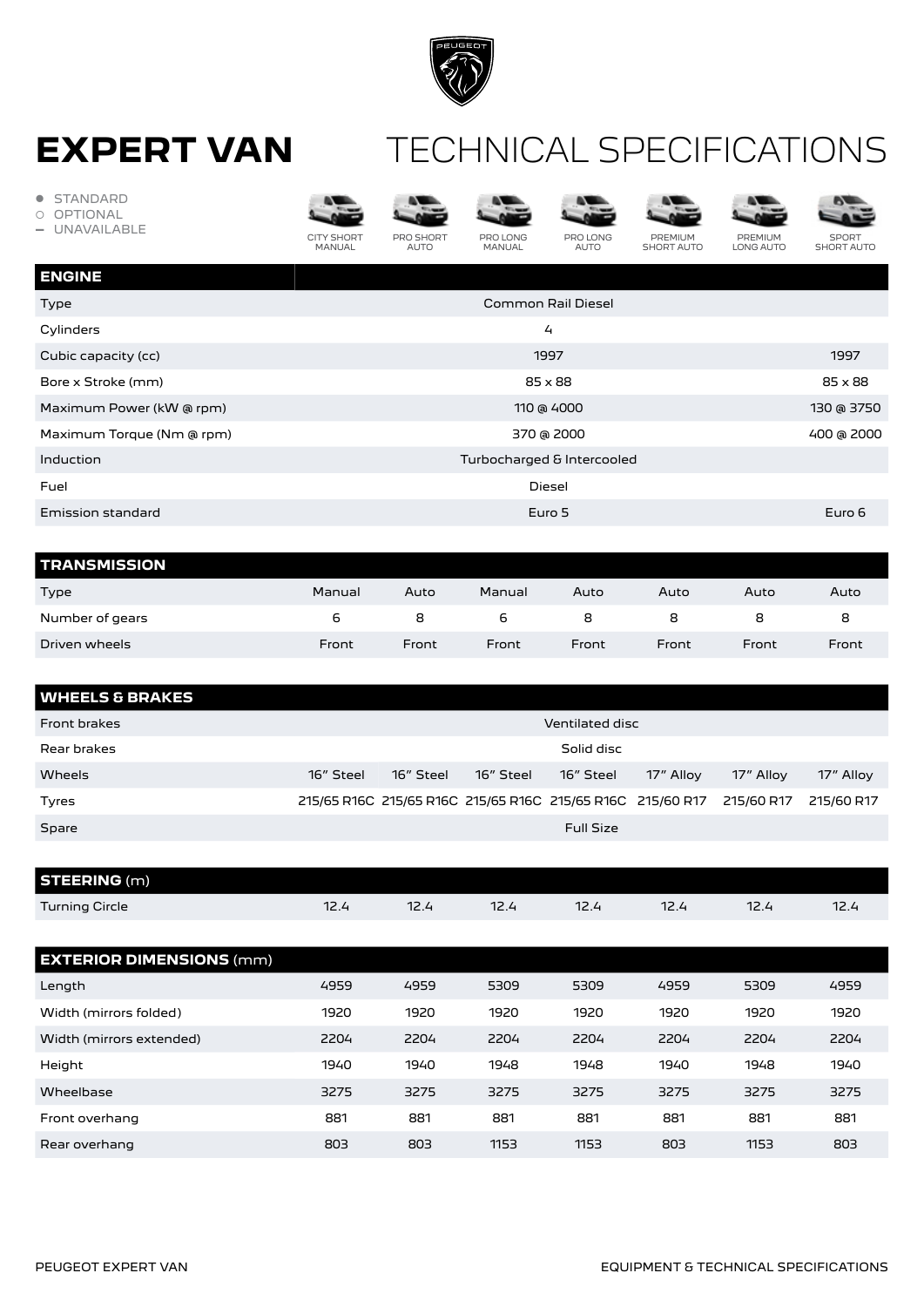

#### TECHNICAL SPECIFICATIONS

| <b>STANDARD</b><br>$\bullet$<br>OPTIONAL<br>Ο<br><b>UNAVAILABLE</b> | <b>CITY SHORT</b><br><b>MANUAL</b> | <b>PRO SHORT</b><br><b>AUTO</b> | PRO LONG<br><b>MANUAL</b> | PRO LONG<br><b>AUTO</b> | <b>PREMIUM</b><br><b>SHORT AUTO</b> | <b>PREMIUM</b><br><b>LONG AUTO</b> | <b>SPORT</b><br><b>SHORT AUTO</b> |
|---------------------------------------------------------------------|------------------------------------|---------------------------------|---------------------------|-------------------------|-------------------------------------|------------------------------------|-----------------------------------|
| <b>CARGO BAY DIMENSIONS<sup>1</sup> (mm)</b>                        |                                    |                                 |                           |                         |                                     |                                    |                                   |
| Maximum load length with standard<br>fitted bulkhead                | 2430                               | 2430                            | 2780                      | 2780                    | 2430                                | 2780                               | 2430                              |
| Maximum load length through open<br>bulkhead flap                   |                                    |                                 |                           |                         | 3674                                | 4024                               | 3674                              |
| Maximum load length if bulkhead<br>removed                          | 2512                               | 2512                            | 2862                      | 2862                    | 2512                                | 2862                               | 2512                              |
| Maximum load height                                                 | 1397                               | 1397                            | 1397                      | 1397                    | 1397                                | 1397                               | 1397                              |
| Maximum load width                                                  | 1628                               | 1628                            | 1628                      | 1628                    | 1628                                | 1628                               | 1628                              |
| Load width between wheel arches                                     | 1258                               | 1258                            | 1258                      | 1258                    | 1258                                | 1258                               | 1258                              |
| Load volume including load through<br>bulkhead $(m^3)$              |                                    |                                 |                           |                         | 5.8                                 | 6.6                                | 5.8                               |
| Load volume excluding load through<br>bulkhead $(m^3)$              | 5.3                                | 5.3                             | 6.1                       | 6.1                     | 5.3                                 | 6.1                                | 5.3                               |
| Maximum width of sliding door                                       | 935                                | 935                             | 935                       | 935                     | 935                                 | 935                                | 935                               |
| Maximum height of sliding door                                      | 1241                               | 1241                            | 1241                      | 1241                    | 1241                                | 1241                               | 1241                              |
| Maximum width of rear opening                                       | 1282                               | 1282                            | 1282                      | 1282                    | 1282                                | 1282                               | 1282                              |
| Maximum height of rear opening                                      | 1220                               | 1220                            | 1220                      | 1220                    | 1220                                | 1220                               | 1220                              |
|                                                                     |                                    |                                 |                           |                         |                                     |                                    |                                   |
| <b>WEIGHTS<sup>2</sup> (kg)</b>                                     |                                    |                                 |                           |                         |                                     |                                    |                                   |
| Gross vehicle mass                                                  | 3100                               | 2735                            | 3100                      | 3100                    | 2735                                | 3100                               | 3100                              |

| ככפווו סוטווסט ככטוט       | ں ر  | ___  | ں ر  | - 199 | ___  | ں ر  | ں ر  |
|----------------------------|------|------|------|-------|------|------|------|
| Tare weight                | 1622 | 1654 | 1666 | 1698  | 1654 | 1698 | 1651 |
| Payload                    | 1433 | 1036 | 1389 | 1357  | 1036 | 1357 | 1398 |
| Braked towing load         | 1500 | 2165 | 1800 | 1800  | 2165 | 1800 | 2500 |
| Unbraked towing load       | 750  | 750  | 750  | 750   | 750  | 750  | 750  |
| Maximum axle weight: Front | 1500 | 1500 | 1500 | 1500  | 1500 | 1500 | 1500 |
| Maximum axle weight: Rear  | 1800 | 1800 | 1800 | 1800  | 1800 | 1800 | 1800 |
| Towball download           | 100  | 100  | 100  | 100   | 100  | 100  | 100  |
| Maximum roof load          | 170  | 170  | 170  | 170   | 170  | 170  | 170  |
|                            |      |      |      |       |      |      |      |

| <b>FUEL &amp; EMISSIONS4</b>    |     |     |     |     |     |     |     |
|---------------------------------|-----|-----|-----|-----|-----|-----|-----|
| Combined Cycle (I/100km)        | 6.0 | 6.3 | 6.0 | 6.3 | 6.3 | 6.3 | 5.9 |
| Urban Cycle (I/100km)           | 7.0 | 7.2 | 7.0 | 7.2 | 7.2 | 7.2 | 6.4 |
| Extra Urban Cycle (I/100km)     | 5.4 | 5.8 | 5.4 | 5.8 | 5.8 | 5.8 | 5.6 |
| $CO2$ emissions combined (g/km) | 156 | 165 | 156 | 165 | 165 | 165 | 156 |
| Fuel tank capacity (I)          | 70  | 70  | 70  | 70  | 70  | 70  | 70  |

1. Cargo bay dimensions quoted at maximum length, and are provided for guidance only. The cargo bay is an asymmetric shape and dimensions are therefore<br>variable. Customers must check critical dimension requirements by meas

#### PEUGEOT EXPERT VAN

#### EQUIPMENT & TECHNICAL SPECIFICATIONS